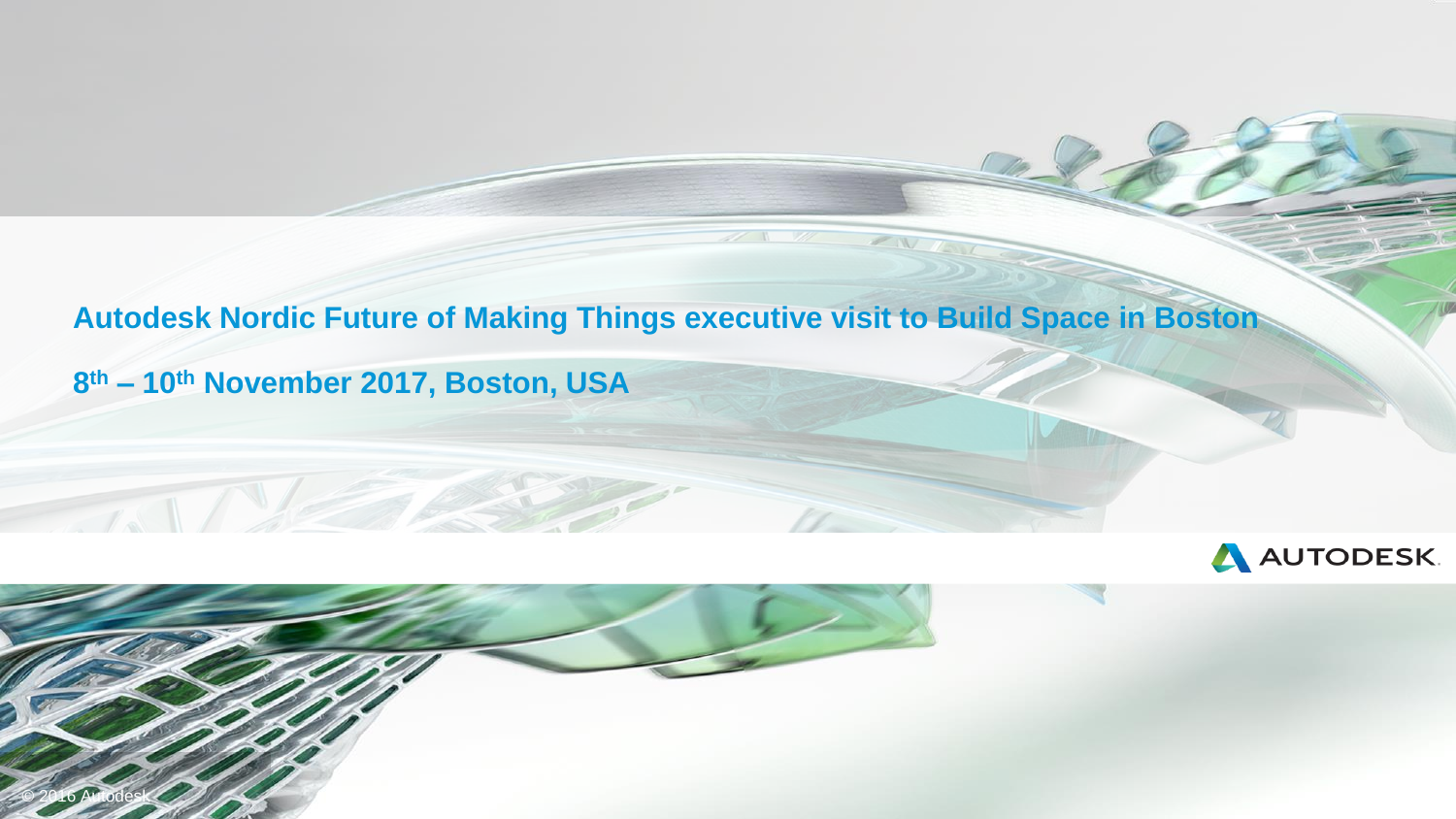# **The purpose of this trip**



From November 8 to November 10, 2017, a delegation with CxO's from Nordic AEC business is visiting Boston.

The purpose is to inspire and to be inspired.

The main goal is to learn about new technologies by actively engaging and network with leading companies, knowledge institutions in the AEC business and discuss and learn from peers. In this way foster innovation, business and mutual knowledge exchange between our countries.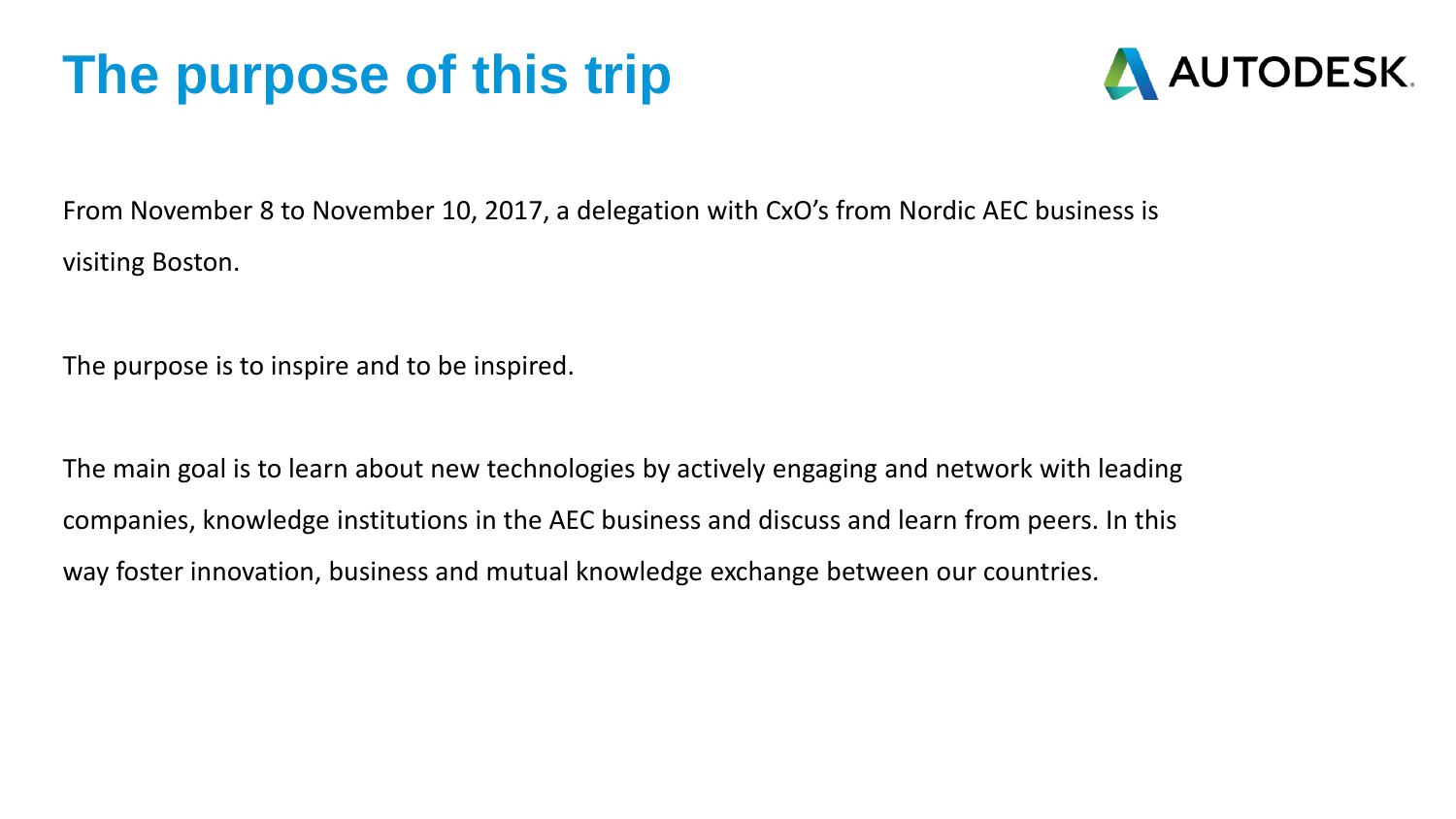# **Why should we meet?**



We visit Boston with a leading group of corporate captains from the Nordic AEC industry.

The participants are CxO level. They are interested in learning about the newest innovations. But also 'how to innovate smart', 'how to use new technologies' and 'how to work together

It would be great opportunity for mutual knowledge exchange, creating an international network.

Registration link: <http://gems.autodesk.com/d/1tq9ny>

Deadline for registration is: 11 October 2017 so reserve your attendance now to join this exclusive trip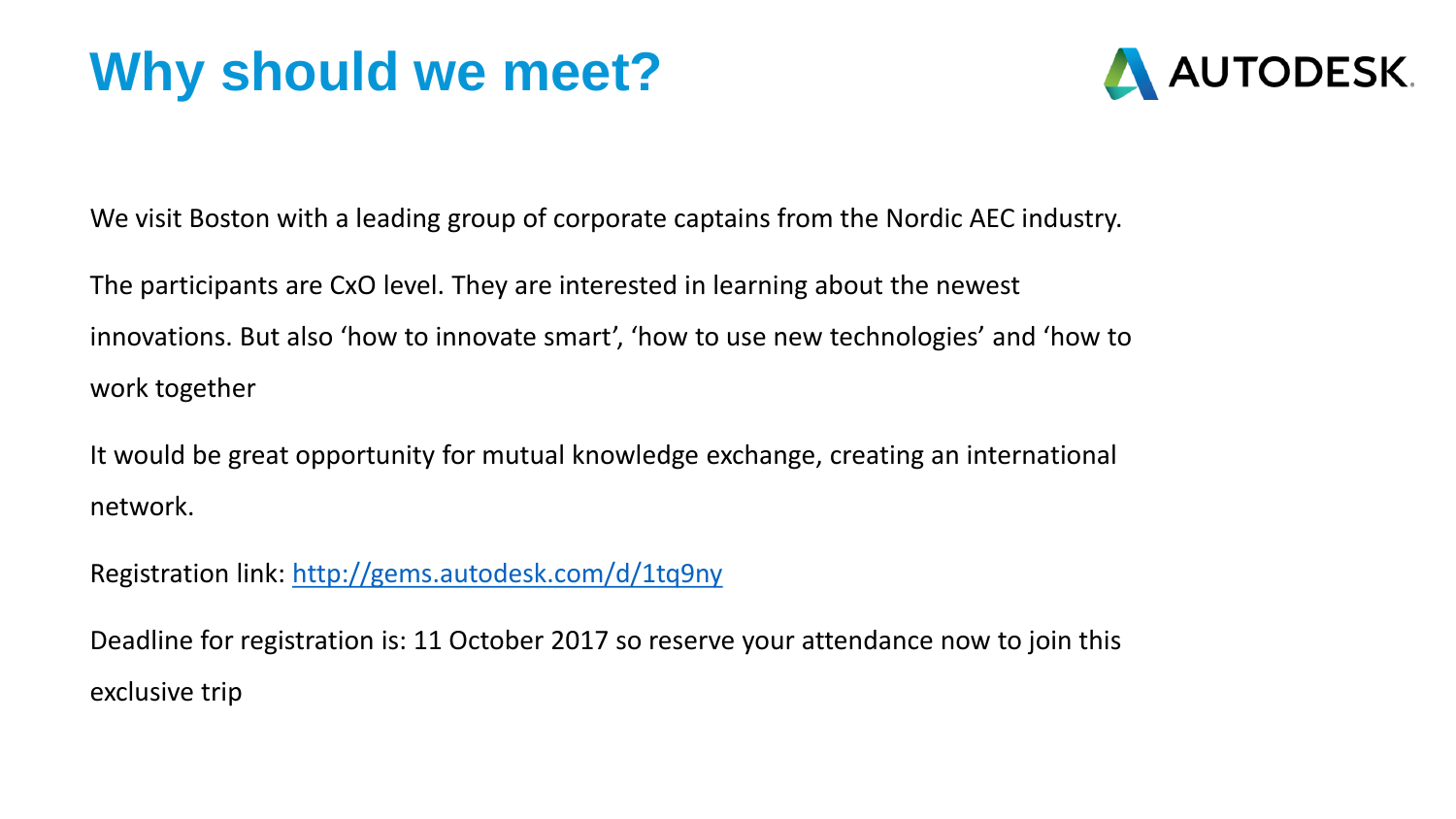# **Agenda**

#### **November 8**

**Morning** Travel day to Boston, see flight recommendation on next slide

### Afternoon InterContinental Boston

**Evening** Dinner

#### **November 9**

**Morning** Executive presentation Autodesk Build Space tour Lunch at Autodesk office.

#### Afternoon

**Evening** 

Dinner

VR demo Discovery workshop at Autodesk office

### Afternoon Named account visit to be confirmed

MIT visit to be confirmed

Evening optional Basket ball game

**November 10**

**Morning** 

Autodesk Inc 23 Drydock Avenue Boston, MA 02210

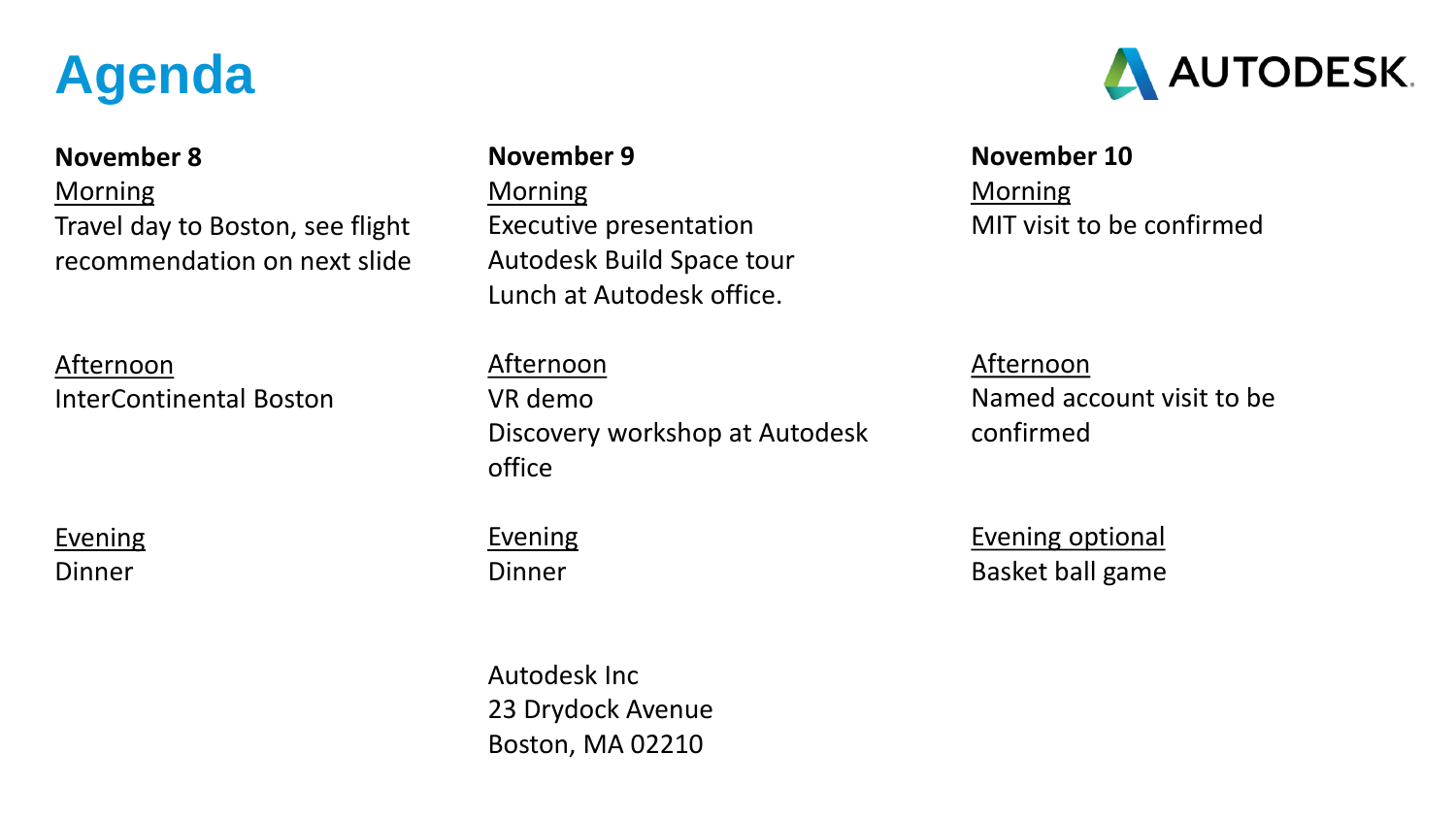

### **BUILD Space: Exploring the future of building**

The Autodesk BUILD Space [\(http://www.autodeskbuildspace.com](http://www.autodeskbuildspace.com/)) in Boston's Seaport Innovation District is a research and development workshop and studio for exploring the future of building. Equipped with robots and machines to work with pretty much any building material, the BUILD Space provides residencies to teams from architecture, engineering and construction firms at no cost other than their time and materials. Resident teams are given room to work, access to and training on relevant machine tools, and engagement with an active onsite community of innovators, including startups in our incubator and academic research and project teams. Since opening in the fall of 2017 the BUILD Space has hosted more than 70 project teams and organizations. Interested in learning more?